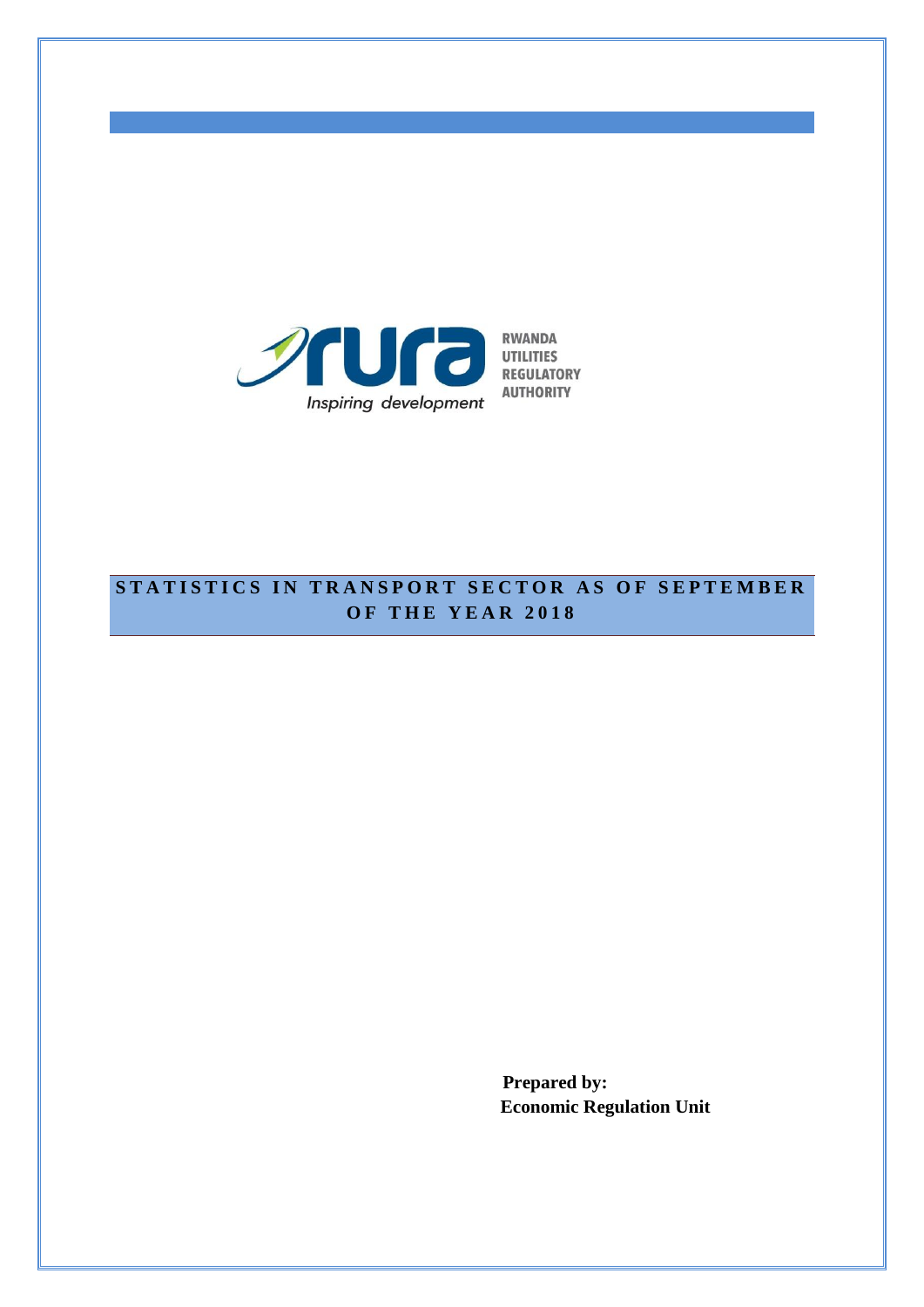## **TABLE OF CONTENTS**

## **LIST OF TABLES**

| Table 1: Trend of licensed Transport of Persons Operators for the last two quarters  1           |  |
|--------------------------------------------------------------------------------------------------|--|
| Table 2: Trend of Fleet for licensed Transport of Persons Operators for the last two quarters. 2 |  |
| Table 3: Number of licensed Transport of Goods Operators for the last two quarters3              |  |
|                                                                                                  |  |

### **LIST OF FIGURES**

| Figure 1: Distribution of licensed motorcycle cooperatives and their fleets as of June 20182 |  |
|----------------------------------------------------------------------------------------------|--|
|                                                                                              |  |

## **LIST OF ANNEXES**

| Annex 1: List of licensed Public Bus and Minibus Companies and Cooperatives as of      |  |
|----------------------------------------------------------------------------------------|--|
|                                                                                        |  |
|                                                                                        |  |
| Annex 3: List of licensed Taxi Cab Companies and Cooperatives as of September 2018 8   |  |
| Annex 4: List of licensed Motorcycle Cooperatives as of September 2018 10              |  |
| Annex 5: List of licensed Transport Of Goods Companies or Cooperatives as of September |  |
|                                                                                        |  |
|                                                                                        |  |
|                                                                                        |  |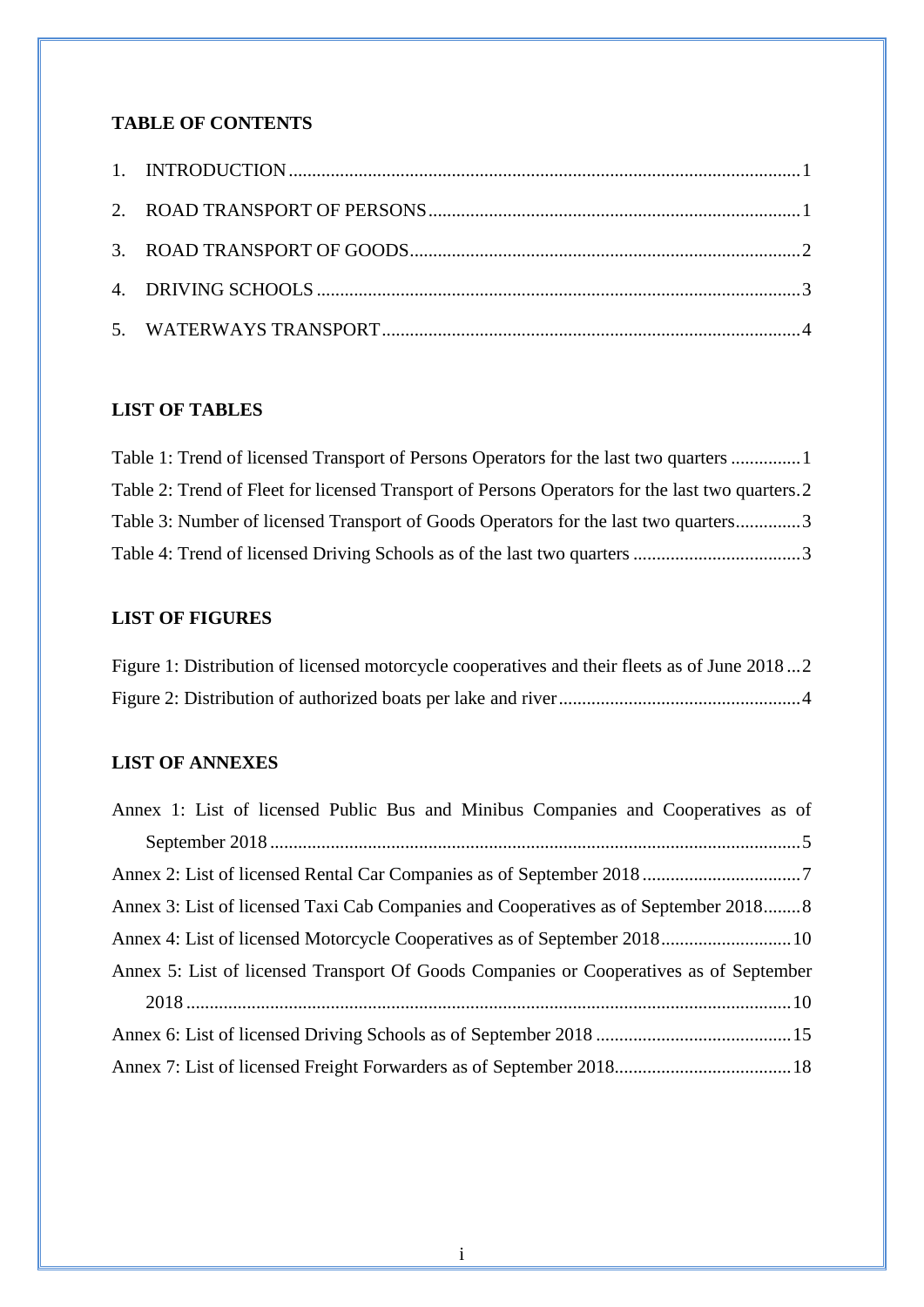#### <span id="page-2-0"></span>**1. INTRODUCTION**

Transport regulation deals mainly with road transportation of persons and goods using buses, minibuses, taxi cabs, motorcycles, trucks, and others. It deals also with inland waterways transportation of persons and goods using vessels. Lastly driving schools and freight forwarders are among the regulated services. This report provides information on road and inland waterway transportation of persons and goods, driving schools, and freight forwarders from July to September 2018.

### <span id="page-2-1"></span>**2. ROAD TRANSPORT OF PERSONS**

The road transport of persons in Rwanda is done through licensed public bus and minibus companies and cooperatives, motorcycles cooperatives, car rental companies, taxi cab companies and cooperatives.

| Number of operators per category of license       | Q22018 | Q3 2018 |
|---------------------------------------------------|--------|---------|
| Public bus and minibus Companies and Cooperatives | 49     | 49      |
| <b>Motorcycles Cooperatives</b>                   | 142    | 142     |
| <b>Car Rental Companies</b>                       | 30     |         |
| Taxi Cab Companies and Cooperatives               | 48     |         |

#### <span id="page-2-2"></span>**Table 1: Trend of licensed transport of persons operators for the last two quarters**

Source: RURA database

The number of Car Rental Companies with valid license increased during this quarter under review. The number of licensed Public bus and Minibus Companies and cooperatives, and Motorcycles Cooperatives recorded as of September 2018 remained the same compared to the number of licensed operators recorded at the end of June 2018. The licensed Taxi Cab Companies has decreased due to the expiration of the license for some operators they were not renewed, other moved to rental cars and some closed their companies and cooperatives due to different reasons.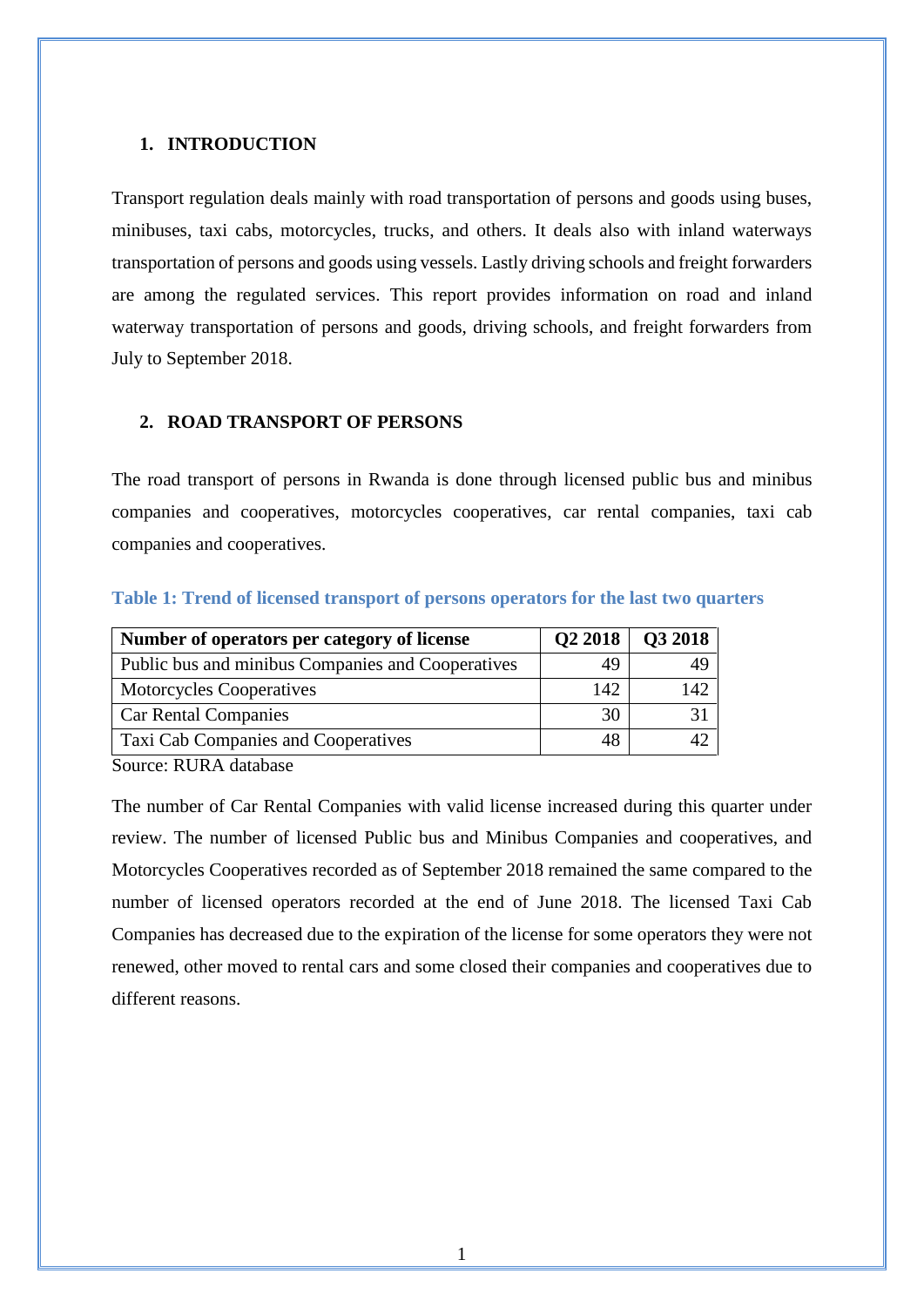| Number of fleets per category of licensee         | Q2 2018 | Q3 2018 |
|---------------------------------------------------|---------|---------|
| Public bus and minibus Companies and Cooperatives | 3,493   | 3,107   |
| <b>Motorcycles Cooperatives</b>                   | 33,892  | 34,943  |
| <b>Car Rental Companies</b>                       | 596     | 644     |
| Taxi Cab Companies and Cooperatives               | 1,189   | 1,054   |

#### <span id="page-3-1"></span>**Table 2: Trend of fleets for licensed transport of persons operators for last two quarters**

Source: RURA database

During the quarter under review, the number of fleets used by Public bus and minibus Companies and Cooperatives, Taxi Cab Companies and Cooperatives has decreased. The fleets used by Motorcycles Cooperatives and Car Rental Companies increased compared to the number of operator's fleets recorded at the end of June 2018.

<span id="page-3-2"></span>



Source: RURA database

#### <span id="page-3-0"></span>**3. ROAD TRANSPORT OF GOODS**

Transport of goods is a way of moving animals, animal products, agricultural products, chemical products, machinery, mechanical appliances, mineral products, and many other different products from one location to another by using vehicles.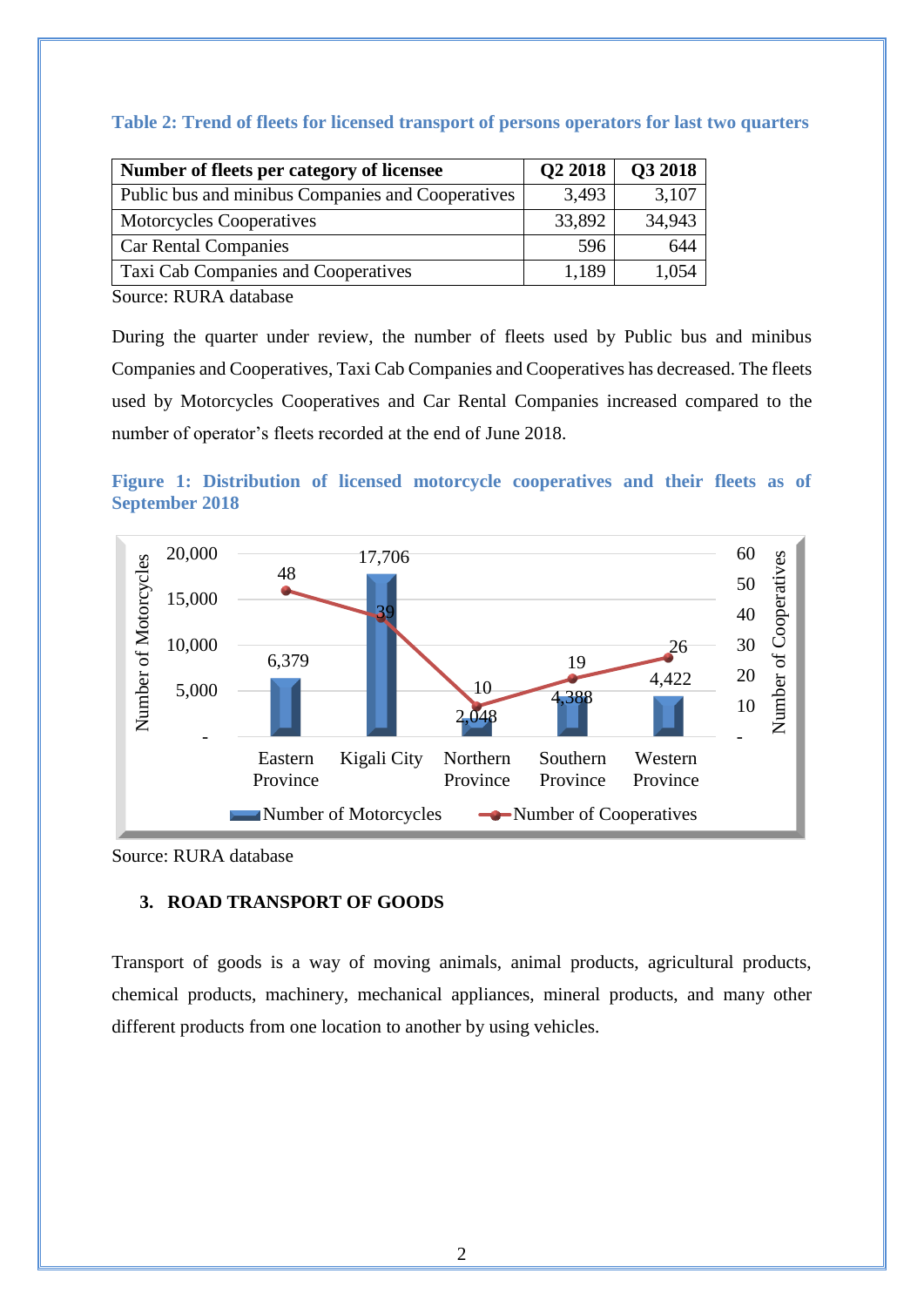| <b>Category of license</b>       |       | $Q2 2018$   $Q3 2018$ |
|----------------------------------|-------|-----------------------|
| Transport of goods companies     | 32.   |                       |
| Freight forwarders companies     |       |                       |
| Individual transporters of goods | 4,825 | 5,543                 |

#### <span id="page-4-1"></span>**Table 3: Number of licensed transport of goods operators for the last two quarters**

Source: RURA database

There are 30 licensed companies transporting goods, 12 freight forwarders companies, and 5,543 individual transporters of goods. During this quarter under review, the licensed companies and cooperatives transporting goods were using 466 vehicles. The total carrying capacity for the vehicles transporting goods were 30,519 tons.

#### <span id="page-4-0"></span>**4. DRIVING SCHOOLS**

The driving schools are schools that offer theoretical and practical trainings in different driving categories.

#### <span id="page-4-2"></span>**Table 4: Trend of licensed driving schools as of the last two quarters**

| <b>Category of license</b>     | Q2 2018 | Q3 2018 |
|--------------------------------|---------|---------|
| Driving schools operators      | 84      | 85      |
| Fleets used by driving schools | 1,018   | 1,048   |

Source: RURA database

During this quarter under review, the number of licensed driving schools increased from 84 schools with 1,018 fleets to 85 schools with total fleets of 742 cars and 306 motorcycles recorded at the end of September 2018 as detailed in Annex 6.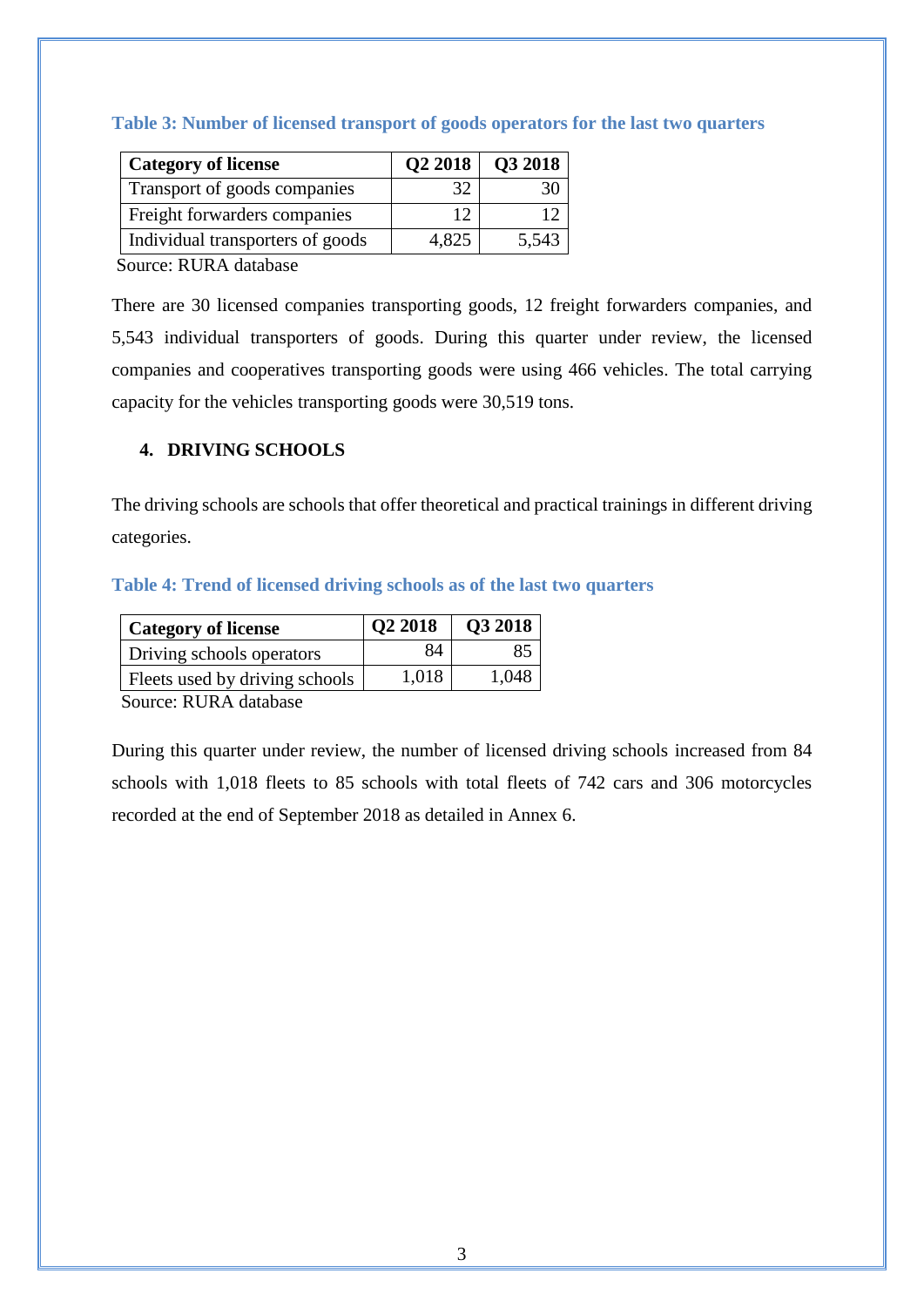### <span id="page-5-0"></span>**5. WATERWAYS TRANSPORT**

It covers the inland waterways transport of goods and persons. There were 323 authorized vessels used by 237 waterways operators.



### <span id="page-5-1"></span>**Figure 2: Distribution of authorized boats per lake and river**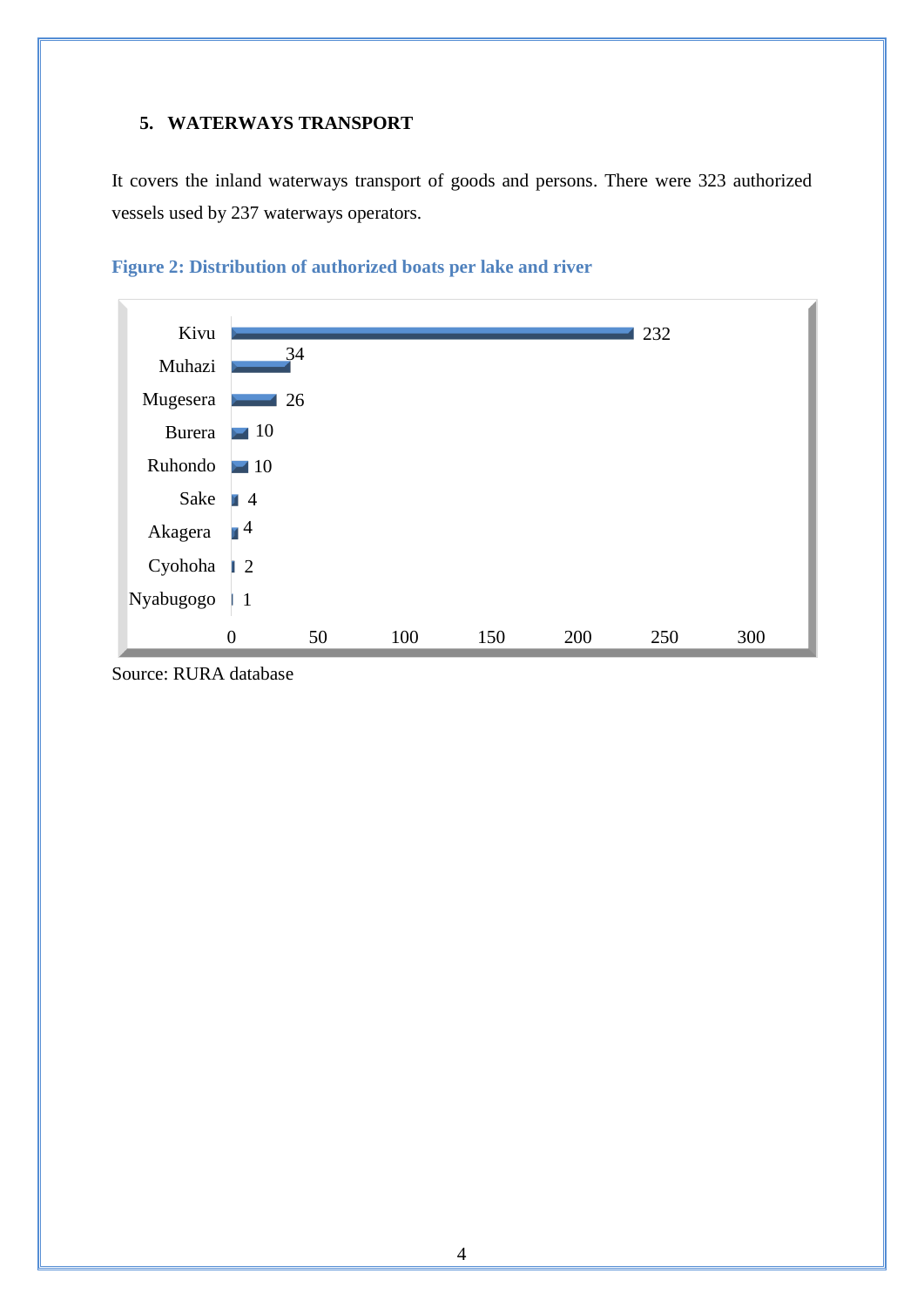## **6. ANNEXES**

<span id="page-6-0"></span>**Annex 1: List of licensed public bus and minibus companies and cooperatives as of September 2018**

| <b>SN</b>        | <b>Name of licensee</b>                            | <b>Number of fleets</b> |
|------------------|----------------------------------------------------|-------------------------|
| $\mathbf{1}$     | Alpha Express Ltd                                  | 40                      |
| $\boldsymbol{2}$ | Capital Express Ltd                                | 24                      |
| 3                | <b>City Center Transport Cooperative</b>           | 263                     |
| 4                | <b>City Express Ltd</b>                            | 65                      |
| 5                | Cross Country Transport Company Ltd (Cross Border) | 44                      |
| 6                | Different Express Ltd                              | 22                      |
| $\overline{7}$   | East African Bus & Travel Ltd                      | 30                      |
| 8                | Excel Tours & Travel Agency Ltd                    | 45                      |
| 9                | <b>Fidelity Express Ltd</b>                        | 20                      |
| 10               | Gicumbi Transport Cooperative                      | 45                      |
| 11               | Hope School Bus                                    | 43                      |
| 12               | Horizon Express Ltd                                | 86                      |
| 13               | <b>Huye Transport Cooperative</b>                  | 67                      |
| 14               | <b>International Express Ltd</b>                   | 84                      |
| 15               | Jakobu Entreprises Ltd (Cross Border)              | 42                      |
| 16               | Kayonza Transport Cooperative                      | 42                      |
| 17               | Kigali Bus Services Ltd                            | 127                     |
| 18               | Kigali Coach Tours & Travel Ltd                    | 39                      |
| 19               | Kivu Belt Express Ltd                              | 44                      |
| 20               | La Colombe Express Ltd                             | 40                      |
| 21               | Mash Bus Services Limited (Cross Border)           | 10                      |
| 22               | Matunda Express Ltd                                | 31                      |
| 23               | Modern Coast Express Uganda Ltd (Cross Border)     | 17                      |
| 24               | Muhanga Transport Cooperative                      | 83                      |
| 25               | <b>Musanze Transport Cooperative</b>               | 250                     |
| 26               | <b>Ngoma Transport Cooperative</b>                 | 60                      |
| 27               | Nile Safaris Express Ltd                           | 35                      |
| 28               | Nyabugogo Transport Cooperative                    | 239                     |
| 29               | <b>Nyagatare Transport Cooperative</b>             | 48                      |
| 30               | Omega Express Ltd                                  | 39                      |
| 31               | <b>Remera Transport Cooperative</b>                | 217                     |
| 32               | Royal Express Ltd                                  | 108                     |
| 33               | <b>Rubavu Transport Cooperative</b>                | 162                     |
| 34               | Ruhire Express Ltd                                 | 28                      |
| 35               | Rusizi Transport Cooperative                       | 82                      |
| 36               | Rwanda School And Students Transport Cooperative   | 66                      |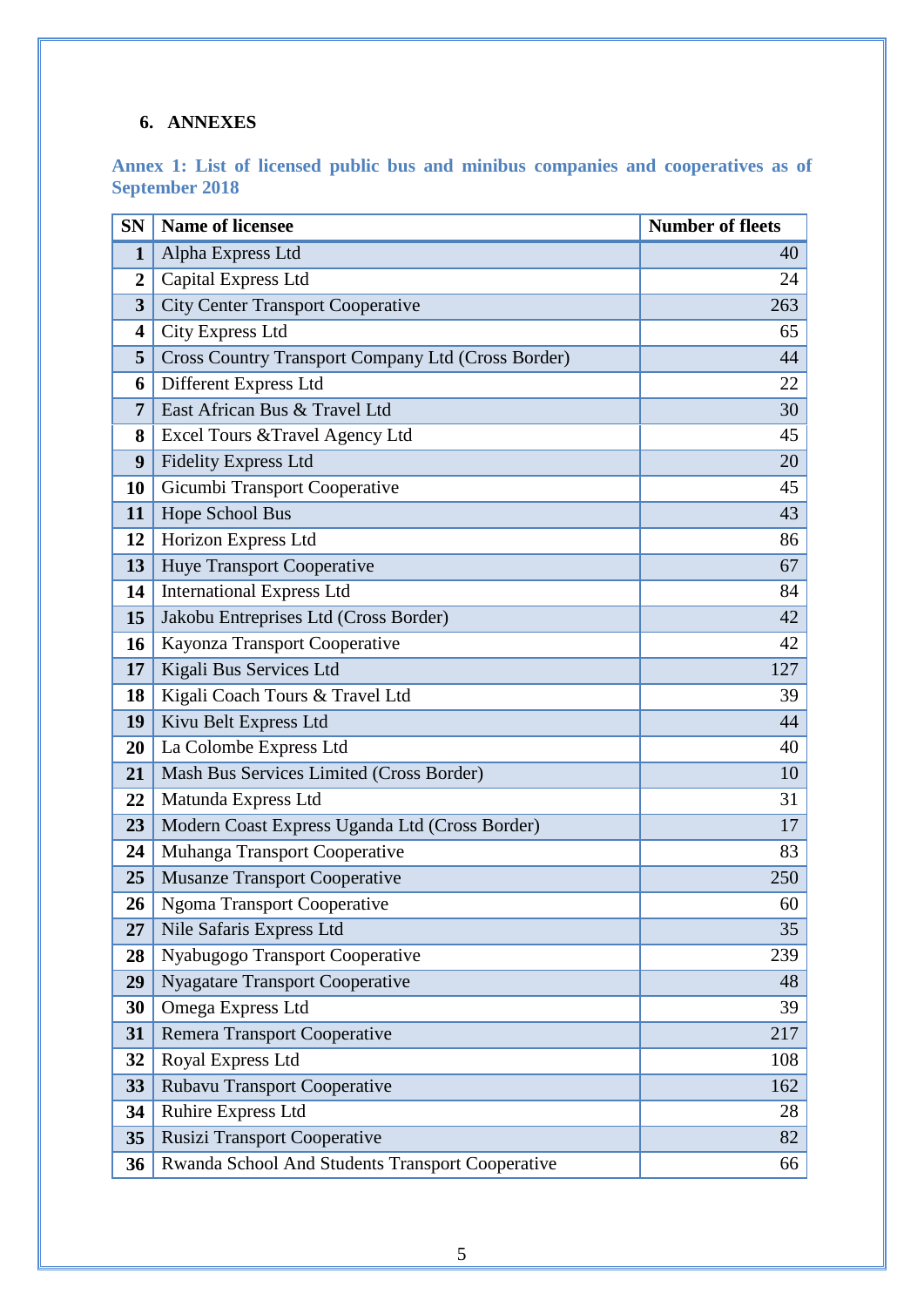| 37           | <b>Select Express Ltd</b>                                  | 24    |
|--------------|------------------------------------------------------------|-------|
| 38           | <b>Shalom Transportation Ltd</b>                           | 5     |
| 39           | <b>Star Express Ltd</b>                                    | 26    |
| 40           | Stella Express Ltd                                         | 66    |
| 41           | <b>Students Safety Bus Ltd</b>                             | 16    |
| 42           | Trinity Transporters & Distributors Co. Ltd (Cross Border) | 33    |
| 43           | Tripartite Tours Ltd                                       | 15    |
| 44           | Ugusenga Express Ltd                                       | 45    |
| 45           | Virunga Express Ltd                                        | 51    |
| 46           | Volcano Express Ltd                                        | 62    |
| 47           | Volcano Express Ltd (Crosss Border)                        | 19    |
| 48           | Volcano School Bus Ltd                                     | 20    |
| 49           | Yahoo Car Express Ltd                                      | 38    |
| <b>Total</b> |                                                            | 3,107 |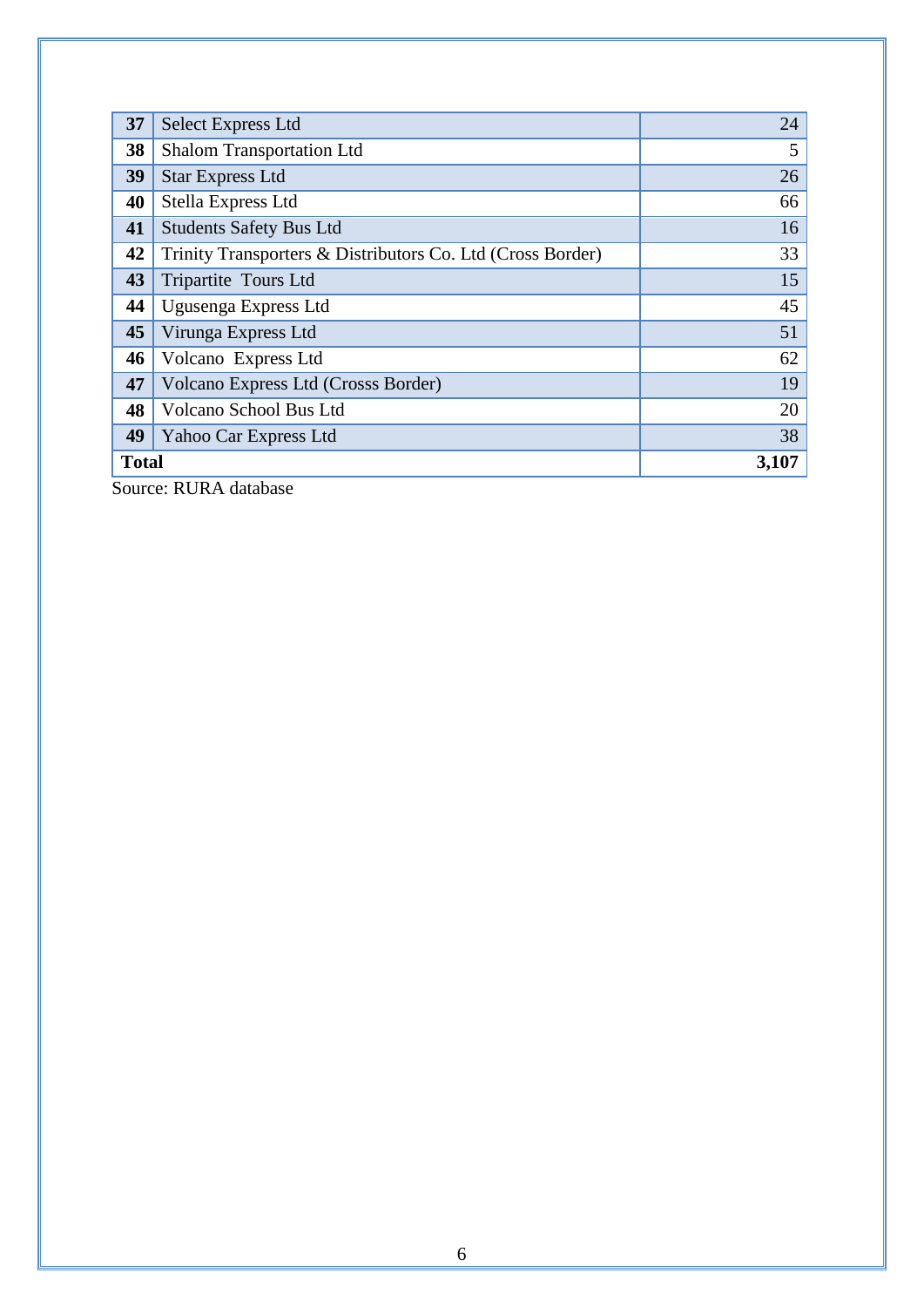<span id="page-8-1"></span>

| <b>SN</b>      | <b>Name of licensee</b>                            | <b>Number of fleets</b> |
|----------------|----------------------------------------------------|-------------------------|
| 1              | <b>BUGANZA TRANSPORT LTD</b>                       | 14                      |
| $\overline{2}$ | <b>CODACE</b>                                      | 42                      |
| 3              | Comfortable Kicukiro Services Ltd (C.K.S Ltd)      | 14                      |
| 4              | Cooperative De Taximen-Voitures-Kacyiru (COTAVOKA) | 25                      |
| 5              | <b>EUROWOLRD Rent-A-Car Ltd</b>                    | 19                      |
| 6              | Gad House Ltd                                      | 15                      |
| 7              | Gisenyi Transport Services Ltd                     | 22                      |
| 8              | <b>GORILLAND SAFARI LTD</b>                        | 20                      |
| 9              | Horse Tourism And Travel Agency Ltd                | 14                      |
| <b>10</b>      | Kigali Multiservice Cooperative (K.M.C)            | 15                      |
| 11             | Kigali Rental Car Cooperative                      | 39                      |
| 12             | LIMOZ Rwanda Ltd                                   | 21                      |
| 13             | Miracle General Trading And Supply Ltd             | 16                      |
| 14             | Muhi Transport Ltd                                 | 15                      |
| 15             | <b>NTAMBCH Transport Service Ltd</b>               | 16                      |
| 16             | Nyungwe Investment Group Ltd                       | 15                      |
| 17             | Oxygen Travel & Tours Ltd                          | 15                      |
| 18             | Premier Transport Services Ltd                     | 49                      |
| 19             | PROLAND SAFARI Ltd                                 | $\overline{7}$          |
| 20             | Quick Taxis Services (Q.T.S)                       | 22                      |
| 21             | Rocky Traders Ltd                                  | 23                      |
| 22             | Rwanda Tourism And Travel Agency                   | 15                      |
| 23             | <b>SGES/ATT LTD (PARTNERSHIP)</b>                  | 15                      |
| 24             | <b>SOSERGI Ltd</b>                                 | 7                       |
| 25             | Taxi Service Company Ltd                           | 16                      |
| 26             | <b>Techno Stars Ltd</b>                            | 19                      |
| 27             | Tours Des Pays Des Grand Lac                       | 62                      |
| 28             | UBUMWE SOLUTION TRANSPORT COMPANY LTD              | 15                      |
| 29             | <b>United Transparency Company Ltd</b>             | 19                      |
| 30             | <b>VOLKSWAGEN Mobility Solutions Rwanda Ltd</b>    | 21                      |
| 31             | Women Transport Company Ltd                        | 17                      |
| <b>Total</b>   |                                                    | 644                     |

<span id="page-8-0"></span>**Annex 2: List of licensed rental car companies as of September 2018**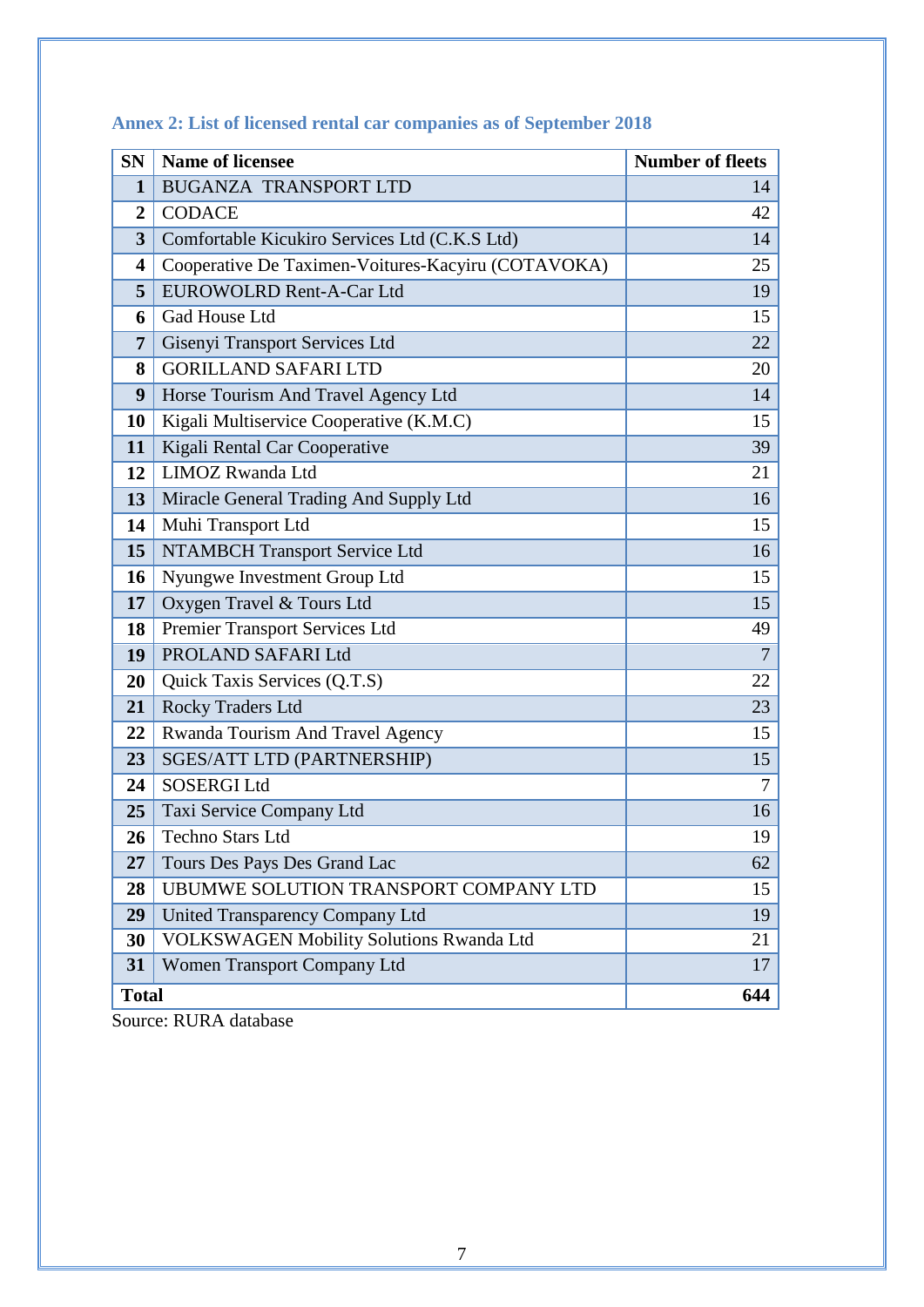| <b>SN</b>               | <b>Name of licensee</b>                                                 | <b>Number of fleets</b> |
|-------------------------|-------------------------------------------------------------------------|-------------------------|
| $\mathbf{1}$            | <b>Access Transport Company</b>                                         | 34                      |
| $\boldsymbol{2}$        | Airport Taxi Drivers Of Kigali (A.T.A.K)                                | 40                      |
| 3                       | Amarembo City Taxi Service Ltd (A.C.T.S)                                | 18                      |
| $\overline{\mathbf{4}}$ | <b>ATAVO Transport Company</b>                                          | 23                      |
| 5                       | <b>City Service Cooperative Of Transport</b>                            | 27                      |
| 6                       | Company De Taxmen De Gikondo Ltd                                        | 12                      |
| $\overline{7}$          | Condor Special Taxi Company Ltd                                         | 17                      |
| 8                       | Cooperative De Chauffeurs De Taxi Voitures De Rusizi<br>(COOCHATAVORU)  | 19                      |
| 9                       | Cooperative De Developement Des Anciens Chauffeur De L'Etat<br>(CODACE) | 13                      |
| 10                      | Cooperative De Taxi Voiture De Kicukiro (COCTAKI)                       | 20                      |
| 11                      | Cooperative De Taxi Voiture Hopital Militaire                           | 22                      |
| 12                      | Cooperative De Taximen Voiture De Gacuriro (COTAVOGA)                   | 35                      |
| 13                      | Cooperative De Taximen Voitures Muhima (COTAVOMU)                       | 15                      |
| 14                      | Cooperative De Taxis Voitures De La Capitale (COTAVOC)                  | 18                      |
| 15                      | Cooperative De Transport Par Taxis Voitures De Gisenyi<br>(COTTAVOGI)   | 28                      |
| 16                      | Cooperative Des Chauffeurs De Taxi-Voitures De L'Ouest (COCTVO-<br>GI)  | 41                      |
| 17                      | Cooperative Des Taximans De L'hotel Amahoro (COTAHAMA)                  | 14                      |
| 18                      | Cooperative Des Taximen Roi Faysal                                      | 15                      |
| 19                      | Cooperative Des Taximen Voiture De Nyabugogo (COTAVONYA)                | 27                      |
| 20                      | Cooperative Des Taximen Voiture Gakinjiro-Gisozi                        | 18                      |
| 21                      | Cooperative Des Taximen Voitures De Kibagabaga (COTAVOKI)               | 18                      |
| 22                      | Cooperative Des Taximens De L'hotel Chez Lando (COTHOLA)                | 15                      |
| 23                      | Cooperative Des Taxisman Voiture Rusizi-Bugarama(C.T.V.R.B)             | 84                      |
| 24                      | Cooperative Kisimenti Taximen-Voitures (COKITA)                         | 18                      |
| 25                      | Cooperative Laico Umubano Gasabo                                        | 14                      |
| 26                      | Cooperative Pour Taxi Voiture De Kigali (CO.T.V.K)                      | 13                      |
| 27                      | Cooperative Taxi Voitures Gare Remera (COTAVOGAR)                       | 25                      |
| 28                      | Cooperative Tunyaruke Musanze De Taxi Voitures                          | 38                      |
| 29                      | <b>Glory Coach Ltd</b>                                                  | 47                      |
| 30                      | Holly Auto Travel Agency Ltd                                            | 28                      |
| 31                      | Huye Taxi Transport Cooperative (H.T.T.C)                               | 35                      |
| 32                      | <b>Intego Transport Company Ltd</b>                                     | 21                      |
| 33                      | Jyambere Transport 2000 Company Ltd                                     | 16                      |
| 34                      | Kigali Taxi Voiture Cooperative(K.T.V Co)                               | 26                      |
| 35                      | Kimironko United Taxi Cooperative (K.U.T.C)                             | 21                      |
| 36                      | Nyabugogo Small Taxi Driver Cooperative (NYASTADRICO)                   | 26                      |
| 37                      | Nyamirambo Taxi Service Ltd                                             | 17                      |

**Annex 3: List of licensed taxi cab companies and cooperatives as of September 2018**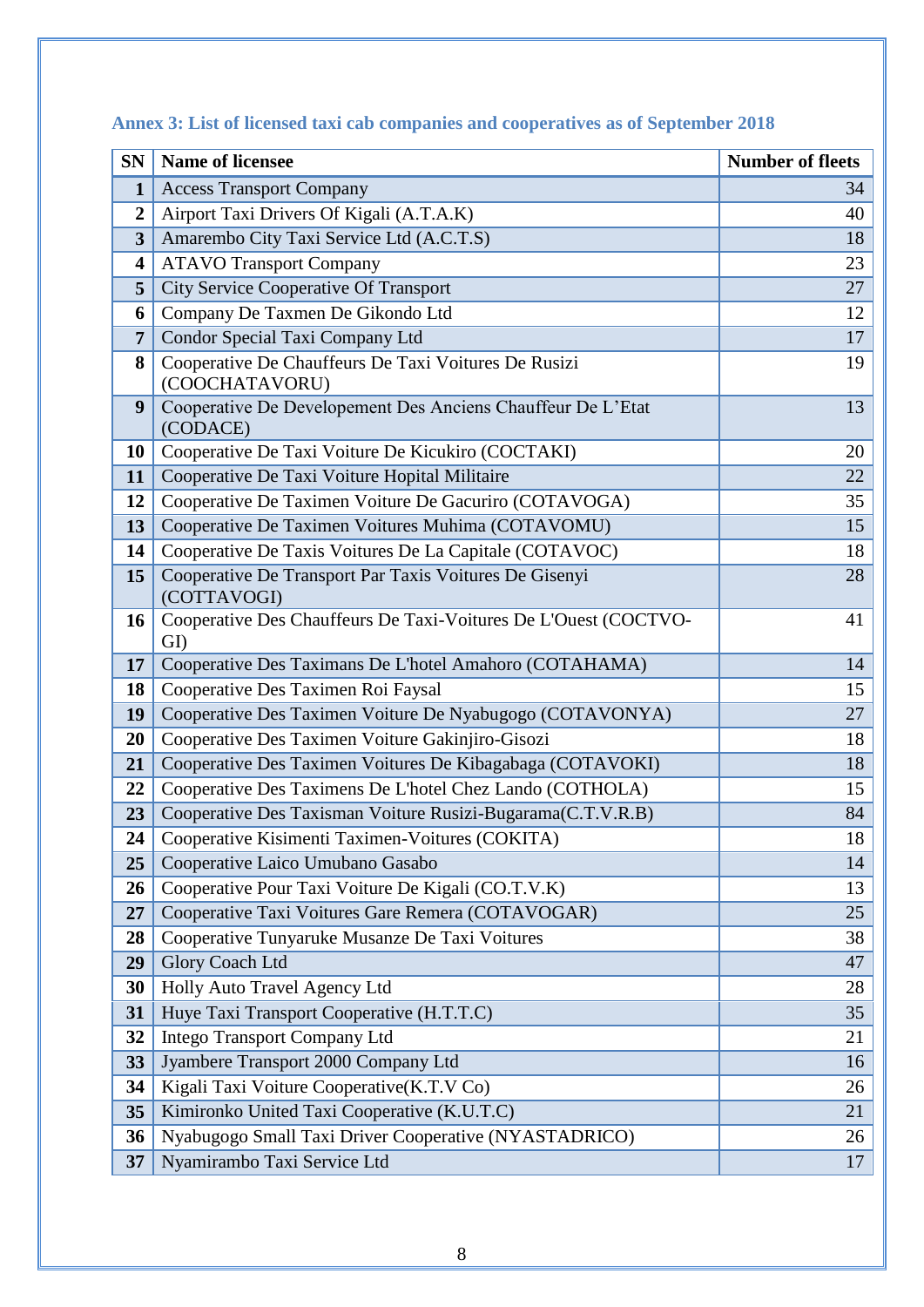| 38 <sup>1</sup> | Nyarutarama Taxi Cooperative (N.T.C)             |                 |
|-----------------|--------------------------------------------------|-----------------|
| 39              | Taxi Services Company Ltd (Tase Company Ltd)     | 16              |
| 40              | Taxi Town Service Center Cooperative (T.T.S.C.C) | 32 <sub>1</sub> |
| 41              | Twigire Taxi Service Cooperative (T.T.S.C)       | 42 <sup>1</sup> |
|                 | 42   Unity Cooperative Taxi Service Kacyiru      | 251             |
|                 | Total                                            | 1.054           |
|                 |                                                  |                 |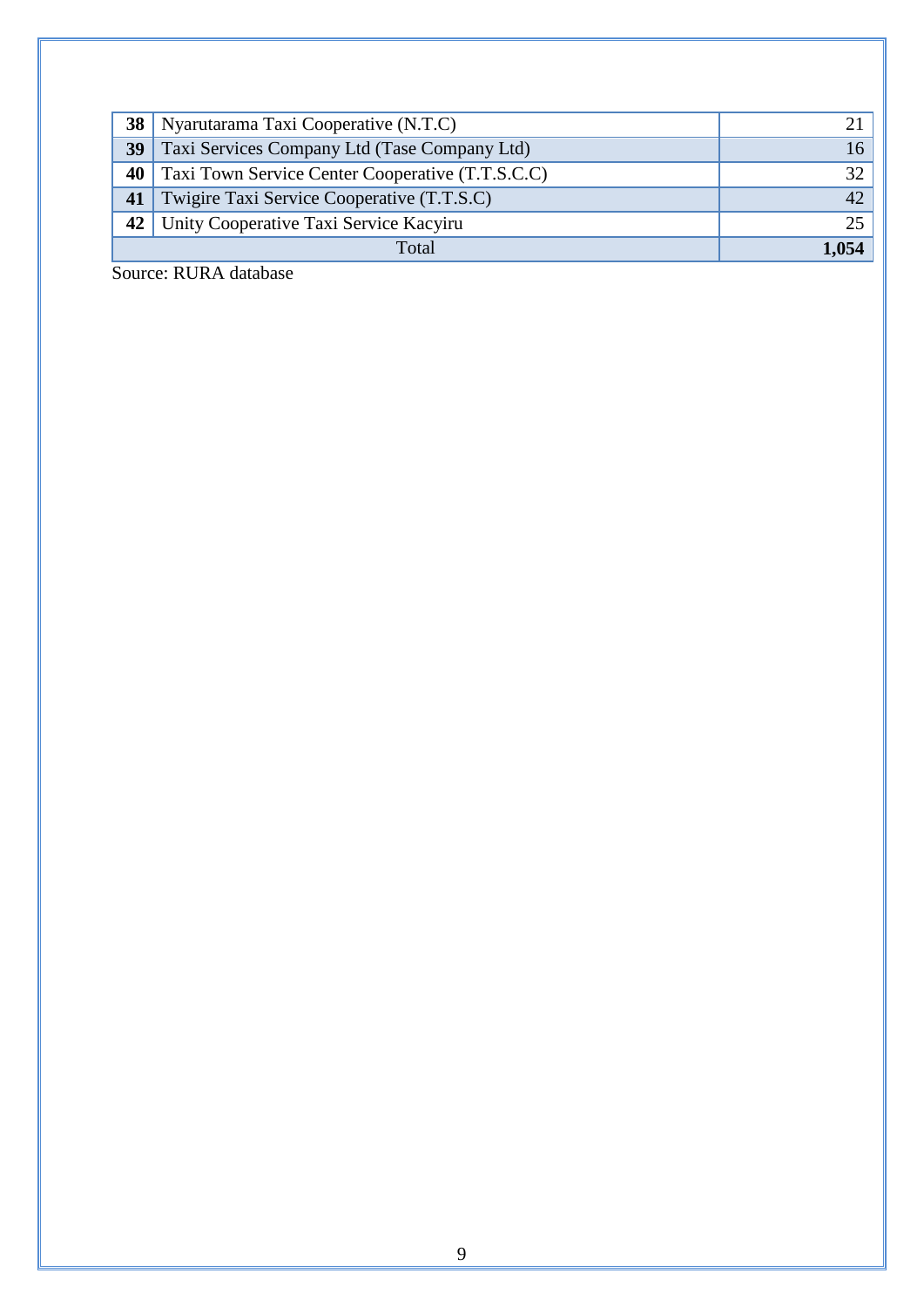<span id="page-11-1"></span>

| <b>SN</b>      | <b>Name of licensee</b>                                                      | <b>Number of fleets</b> |
|----------------|------------------------------------------------------------------------------|-------------------------|
| 1              | Abahuza Cooperative                                                          | 919                     |
| $\overline{2}$ | Amajyambere Iwacu (KAMIGI)                                                   | 142                     |
| 3              | COMORWI-Rwimbogo                                                             | 185                     |
| 4              | Cooperative Tuzamurane Gahini                                                | 24                      |
| 5              | Cooperative De Chauffeurs De Taxis Motos De L'ouest (COCTMO)                 | 176                     |
| 6              | Cooperative De Motard De Nyamasheke-Kinyaga (COMNYAKI)                       | 150                     |
| $\overline{7}$ | Cooperative De Motards De Gahengeri                                          | 110                     |
| 8              | Cooperative De Service De Transport Au Moyen De Motos                        | 143                     |
| 9              | Cooperative De Taxi Motards Rubavu                                           | 157                     |
| 10             | Cooperative De Taxi Moto De Busoro                                           | 68                      |
| 11             | Cooperative De Taxi Moto De Kabarondo                                        | 300                     |
| 12             | Cooperative De Taxi Moto De Kicukiro/COTAMOTOKI                              | 241                     |
| 13             | Cooperative De Taxi Moto De Kirehe Twitezimbere                              | 252                     |
| 14             | Cooperative De Taxi Moto De Mukarange                                        | 197                     |
| 15             | Cooperative De Taxi Moto De Nyamagabe                                        | 112                     |
| 16             | Cooperative De Taxi Moto De Remera                                           | 166                     |
| 17             | Cooperative De Taxi Moto Entraidons-Nous De Rubavu                           | 125                     |
| 18             | Cooperative De Taximen Motos De Rukira                                       | 150                     |
| 19             | Cooperative De Taxis Moto De Byimana (COOTAMOB)                              | 21                      |
| 20             | Cooperative De Taxis Moto De Gitikinyoni (COTAMOGI Cyinyoni)                 | 448                     |
| 21             | Cooperative De Taxis Motos De Kabatwa-Nyabihu                                | 137                     |
| 22             | Cooperative De Taxis Motos De Muhanga Sud                                    | 227                     |
| 23             | Cooperative De Transporet Au Moyen De Moto-Kamembe                           | 228                     |
| 24             | Cooperative De Transport Au Moyen De Mini Moto De Gicumbi                    | 120                     |
| 25             | Cooperative De Transport Au Moyen De Moto De Karongi                         | 112                     |
| 26             | Cooperative De Transport Au Moyen De Taxi Moto Karongi                       | 192                     |
| 27             | Cooperative De Transport Au Moyen De Taxis Moto De Kiziguro                  | 62                      |
| 28             | Cooperative De Transport De Personnes Au Moyen De Moto De                    | 226                     |
| 29             | Musanze (COOTRAMO)<br>Cooperative De Transport Des Velos Moteurs De Muhanga  | 737                     |
|                | (COOTRAVEMOMU)                                                               |                         |
| 30             | Cooperative De Transport Icyerekezo                                          | 111                     |
| 31             | Cooperative De Transport Umuseke Mwiza                                       | 441                     |
| 32             | Cooperative De Transporteur De Tout Genre Nyamagabe<br>(COTRANYA)            | 86                      |
| 33             | Cooperative De Transporteurs De Taxi Moto En District De Huye<br>(COTTAMOHU) | 477                     |
| 34             | Cooperative De Transporteurs Des Taxis Moto Nyarugenge<br>(COTRATAMONYA)     | 408                     |
| 35             | Cooperative De Transporteurs Taxi Moto Kabuga (COTAMOKA)                     | 348                     |
| 36             | Cooperative Des Taximen Moto Nyanza                                          | 226                     |

# <span id="page-11-0"></span>**Annex 4: List of licensed motorcycle cooperatives as of September 2018**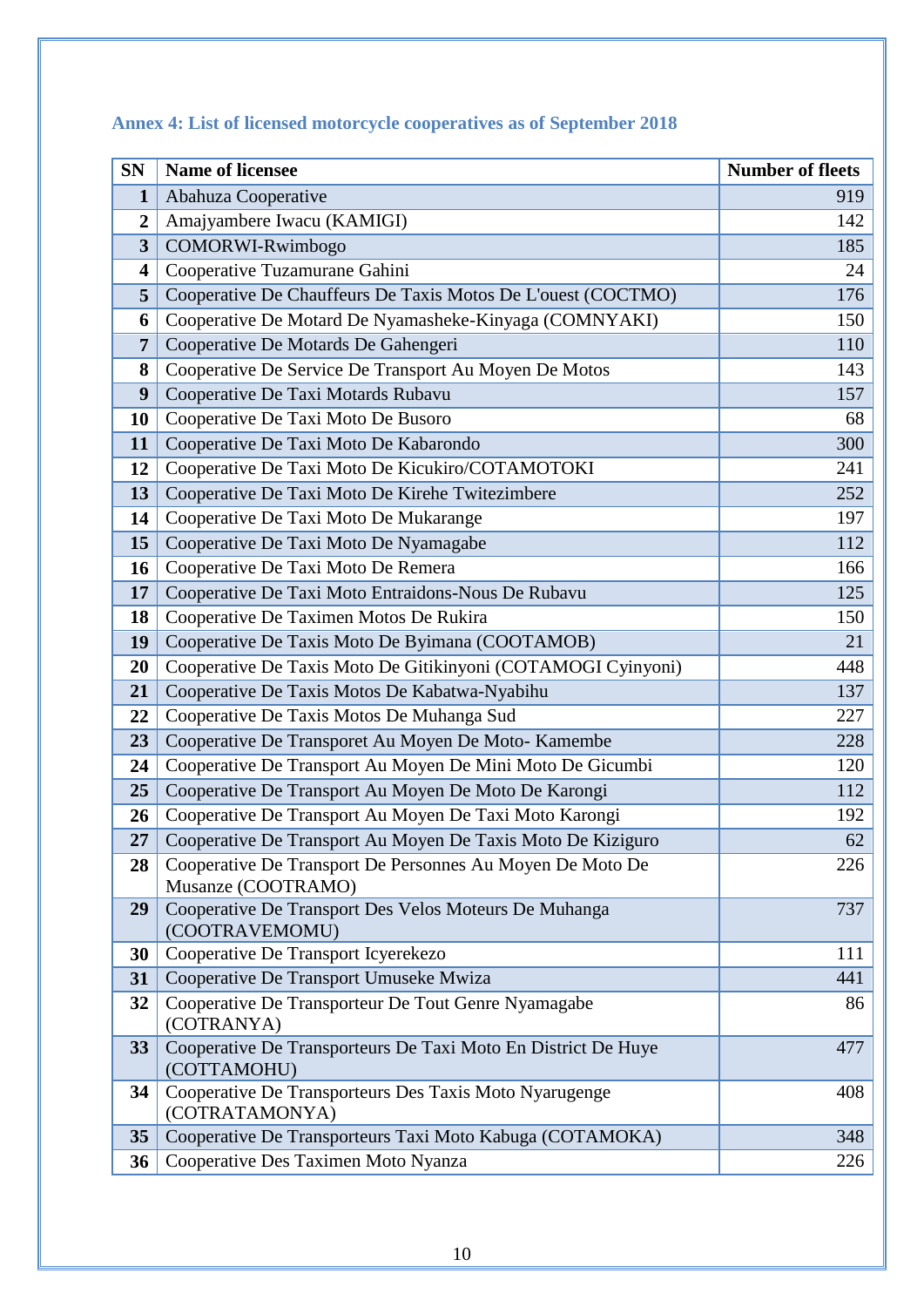| 37 | Cooperative Des Chauffeurs De Taxis Motos De Kamonyi<br>(COOCTAMOKA)                | 280 |
|----|-------------------------------------------------------------------------------------|-----|
| 38 | Cooperative Des Chauffeurs Taxi Moto De Kabari                                      | 138 |
| 39 | Cooperative Des Chauffreurs De Taxi-Motos Base (COOCTAMOB)                          | 210 |
| 40 | Cooperative Des Motards De Cyamutara (COMOCYA)                                      | 152 |
| 41 | Cooperative Des Motards De Gihundwe Rusizi (COMOGIRU)                               | 348 |
| 42 | Cooperative Des Motards De Gitoki                                                   | 120 |
| 43 | Cooperative Des Motards De Mashyuza-Rusizi (COMOMARU)                               | 194 |
| 44 | Cooperative Des Motards De Nyamagabe (COOMONYA)                                     | 165 |
| 45 | Cooperative Des Motards Rusizi (COMORU)                                             | 263 |
| 46 | Cooperative Des Motardsde Ryabega                                                   | 80  |
| 47 | Cooperative Des Proprietaires De Taxi Motos De Gicumbi (CPTMG)                      | 167 |
| 48 | Cooperative Des Motars De Gatsibo/COMOGA                                            | 380 |
| 49 | Cooperative Des Taxi Moto De Bugesera                                               | 173 |
| 50 | Cooperative Des Taxi Moto De Sake                                                   | 132 |
| 51 | Cooperative Des Taximen Moto De Gakenke (COOPTAMOGA)                                | 49  |
| 52 | Cooperative Des Taximen Moto De Murambi                                             | 39  |
| 53 | Cooperative Des Taximen Moto De Rwinkwavu Dufatanye                                 | 137 |
| 54 | Cooperative Des Taximen Moto Icyerekezo Ruhuha                                      | 60  |
| 55 | Cooperative Des Taximen Moto Intego Rilima                                          | 63  |
| 56 | Cooperative Des Taximen-Moto De Busasamana                                          | 43  |
| 57 | Cooperative Des Taximen-Motos De Rutsiro-Icyizere                                   | 147 |
| 58 | Cooperative Des Taxis Motos De Mulindi (COOTAMOMU)                                  | 248 |
| 59 | Cooperative Des Taxis Motos De Ndatemwa-Gatsibo                                     | 51  |
| 60 | Cooperative Des Taxis Motos Du Nord (COOTAMONO-Ubumwe)                              | 605 |
| 61 | Cooperative Des Taxis Motos Zone Nyabugogo (COTAMONYA)                              | 362 |
| 62 | Cooperative Des Transporteurs A Motos De Nyamasheke<br>(COTRAMONYA)                 | 188 |
| 63 | Cooperative Dufashe Abagenzi Gisagara (KODUAGI)                                     | 220 |
| 64 | Cooperative Dufatanye Motard Gasabo                                                 | 300 |
| 65 | Cooperative Dutabarane Rukara                                                       | 125 |
| 66 | Cooperative Intambwe Motard (CIM/Huye)                                              | 668 |
| 67 | Cooperative Kora Ndebe Motard                                                       | 859 |
| 68 | Cooperative Kundumurimo Taba                                                        | 446 |
| 69 | Cooperative Of Professional Motorist For Transportation Kagarama<br>(COOPROMOTRAKI) | 159 |
| 70 | Cooperative Pour Le Developpement Des Motards De Katabagemu                         | 91  |
| 71 | Cooperative Pour Le Transport Des Personnes A Moto (COTRAPMO)                       | 283 |
| 72 | Cooperative Taxi Moto Buhanda Kinihira (COTAMOBUKI)                                 | 141 |
| 73 | Cooperative Taxi Moto De Jabana                                                     | 199 |
| 74 | Cooperative Taxi Moto De Rusororo                                                   | 480 |
| 75 | Cooperative Taxi Moto Intiganda Nyagatare                                           | 186 |
| 76 | Cooperative Taximen Moto Kigabiro                                                   | 117 |
| 77 | Cooperative Taxis Moto Ngoma                                                        | 301 |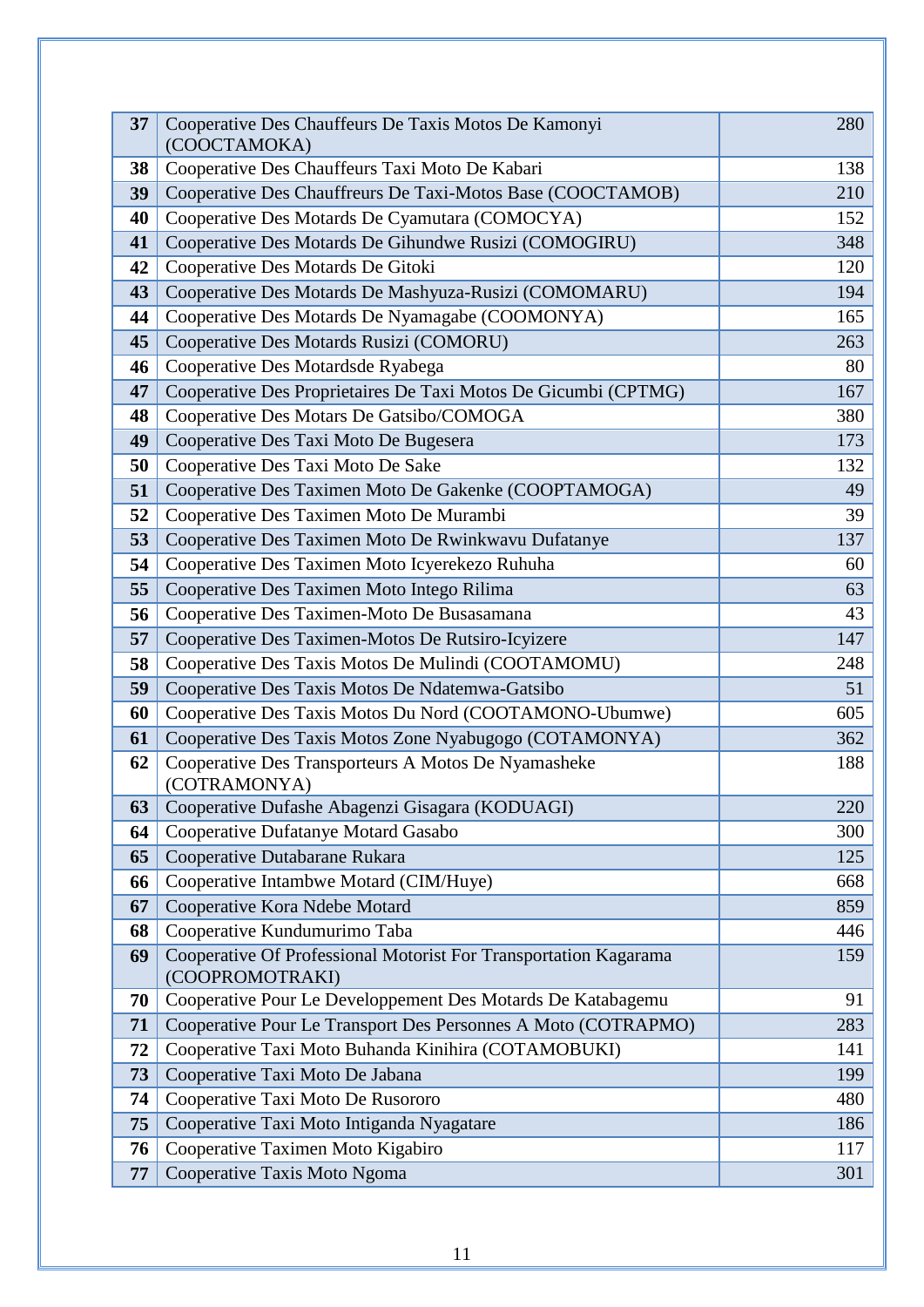| 78         | Cooperative Taxis Motos De Rugarama/Gatsibo                 | 324  |
|------------|-------------------------------------------------------------|------|
| 79         | <b>Cooperative Terimbere Motard</b>                         | 299  |
| 80         | Cooperative Tubanehafi                                      | 1027 |
| 81         | Cooperative Twihute Karambi                                 | 86   |
| 82         | Cooperative Ubumwe Motard-Kigabiro                          | 112  |
| 83         | Cooperative Ubumwe Taxi Moto Gatenga                        | 550  |
| 84         | Cooperative Urumuri Motard Gisenyi                          | 219  |
| 85         | Cooperative Y'abamotari Mimuli Duterimbere (COAMIDU)        | 176  |
| 86         | Cooperative Des Jeunes Motards De Karama                    | 79   |
| 87         | Co.Ta.Mo-Kiramuruzi                                         | 179  |
| 88         | Coperative De Taxi-Moto De Gakeri/Rutsiro                   | 133  |
| 89         | Cotamogi Gikondo                                            | 123  |
| 90         | Cooperative Des Taximen Moto De Gitoki-Imbaraga             | 187  |
| 91         | Cotamogi Twitezimbere Gishari                               | 148  |
| 92         | Cotamoru Ingobokabagenzi Rusozi                             | 140  |
| 93         | Cooperative Terimbere Taxi Motos Ngororero                  | 224  |
| 94         | Cotramo Icyizere Cooperative Kimisagara                     | 131  |
| 95         | Cotrapamoru                                                 | 158  |
| 96         | Covatramo-Musanze                                           | 124  |
| 97         | Gasabo Center Motorcyclists Coopetrative                    | 672  |
| 98         | Gasabo East Cooperative Moto                                | 1024 |
| 99         | Gasabo Motocyclists Cooperative Of Remera                   | 800  |
| <b>100</b> | Gasabo Motocyclist Services Cooperative (GMTSC)             | 606  |
| 101        | <b>Gatsata Cooperative Of Motorcyclists</b>                 | 324  |
| 102        | Gisozi Cooperative For Vision Motocyclist                   | 842  |
| 103        | <b>Ibakwe Motard Nyarugenge</b>                             | 295  |
| 104        | Imbaraga Motard Muhima                                      | 434  |
| 105        | Intasumbwa Taxi Moto Cooperative                            | 99   |
| 106        | Jabana Cooperative For Development Of Motorcyclist Ejo Heza | 401  |
| 107        | Kacyiru Cooperative For Development Of Motorcyclist (KCDM)  | 378  |
| 108        | Kamonyi Motorcycle Transporter's Cooperative (KAMOTRACO)    | 246  |
| 109        | Karangazi Rapid Motorcyclist Cooperative                    | 155  |
| 110        | Karenge Taxi Moto Cooperative                               | 73   |
| 111        | Kinyinya Motorcyclits Cooperative                           | 729  |
| 112        | Koperative Aguka Motards Rubavu                             | 166  |
| 113        | Koperative Dukorer Hamwe Matimba                            | 37   |
| 114        | Koperative Imena Taxi Moto Nyanza                           | 127  |
| 115        | Koperative Kora Wigire Motari (KOKOWIMO)                    | 685  |
| 116        | Koperative Kundumurimo Motar Tabagwe                        | 71   |
| 117        | Koperative Motari Nyagatare                                 | 91   |
| 118        | Koperative Motari Rwimiyaga                                 | 150  |
| 119        | Koperative Taximen Motos Terimbere Karongi (KOTAMOTEKA)     | 154  |
| 120        | Koperative Terimbere Motard Rusizi (KOTEMORU)               | 221  |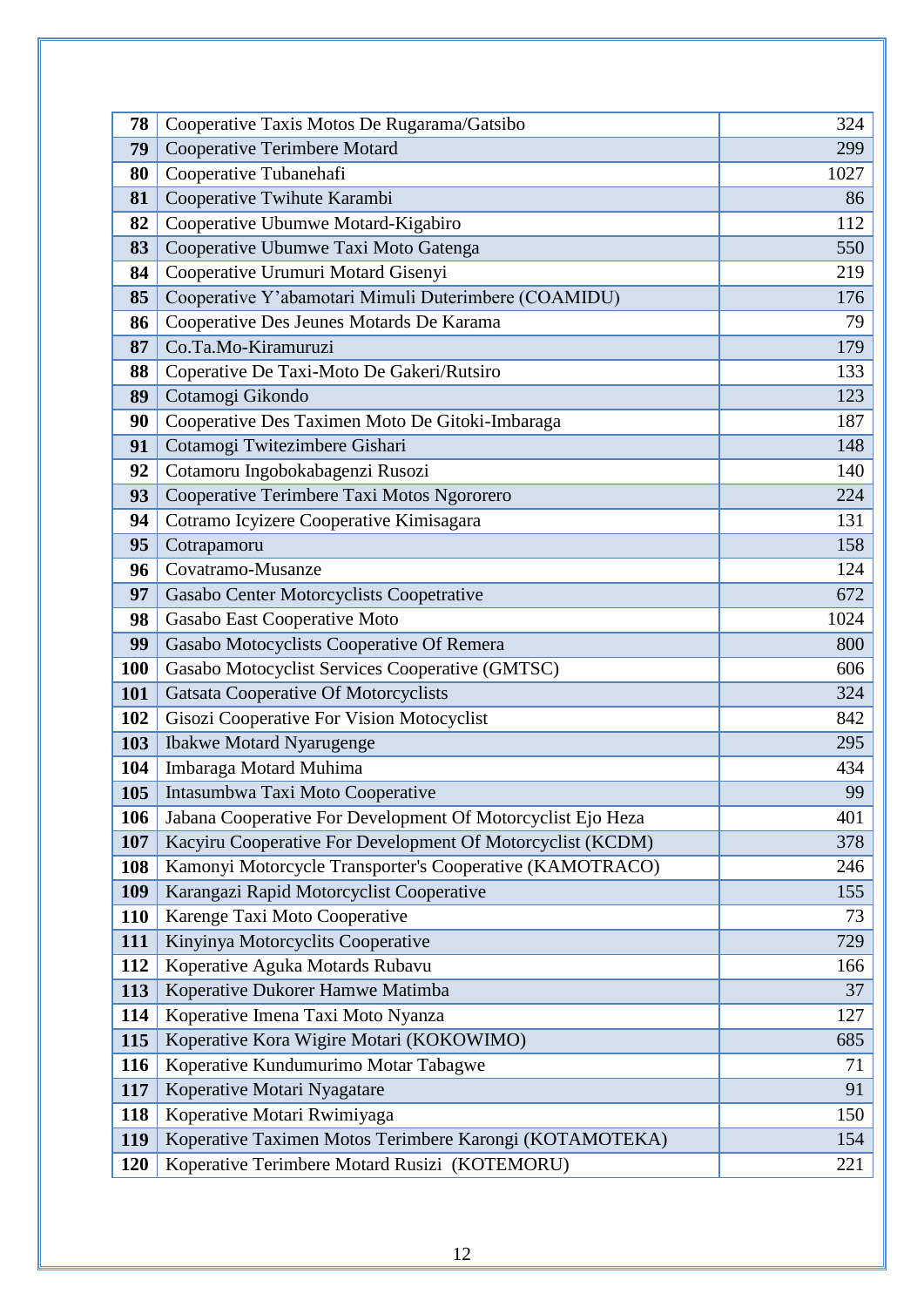| 121 | Koperative Terimbere Motari Nyaruguru (KOTEMONYA) | 198    |
|-----|---------------------------------------------------|--------|
| 122 | Koperative Twiyubake Motard                       | 315    |
|     |                                                   |        |
| 123 | Koperative Umurava Rubavu                         | 66     |
| 124 | Kora Taxi Moto Nyarugenge Cooperative             | 93     |
| 125 | Koranumucyo Motari                                | 380    |
| 126 | KOTMN/Nyarubuye                                   | 96     |
| 127 | Kundumurimo Motar Cooperative                     | 83     |
| 128 | Kwisungana No Kugoboka Abajyambere                | 52     |
| 129 | Le Professionnel Ngoma                            | 229    |
| 130 | Mbahafi Cooperative                               | 387    |
| 131 | <b>Moto Transport Cooperative</b>                 | 164    |
| 132 | Motorbike Drivers Cooperative Nyanza (MODRICONYA) | 181    |
| 133 | Motos Cooperative As General Benefit              | 83     |
| 134 | Muhima Cooperative Of Motorcyclists               | 592    |
| 135 | Mukarange Motorcycle Cooperative Turahiriwe       | 192    |
| 136 | <b>Ngegene Motorist Transporters Cooperative</b>  | 117    |
| 137 | <b>Nyarugenge Motard Cooperative</b>              | 578    |
| 138 | Safe Taxi Moto Cooperative Nyagatare              | 88     |
| 139 | Safe Taxi Moto Cooperative Rwimiyaga              | 70     |
| 140 | Safe Taxi Motor Cooperative Musheri               | 65     |
| 141 | Sun City Taxi Moto Cooperative                    | 72     |
| 142 | Unity Motocyclists Cooperative (UMC)              | 50     |
|     | <b>Total</b>                                      | 34,943 |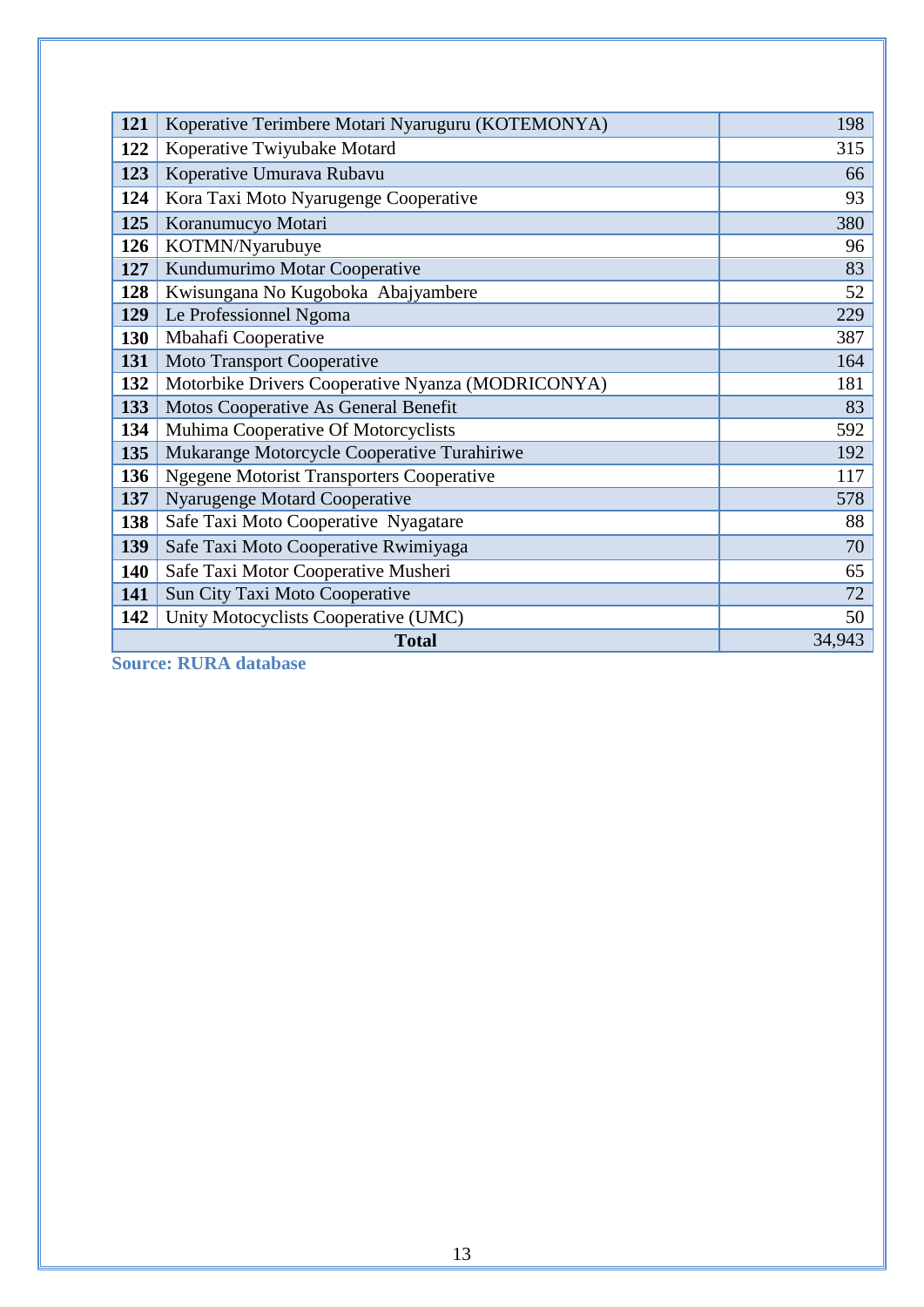**Annex 5: List of licensed transport of goods companies or cooperatives as of September**  

| <b>SN</b>               | <b>Name of licensee</b>                                   | <b>Number of fleets</b> |
|-------------------------|-----------------------------------------------------------|-------------------------|
| 1                       | <b>Business And Transport Trading</b>                     | 25                      |
| $\overline{2}$          | <b>COCTRAMAVK</b>                                         | 30                      |
| $\overline{\mathbf{3}}$ | Cooperative des Transporteurs de Marchandises de Kavumu   | 37                      |
| 4                       | Cooperative des Transporteurs de Marchandises de Rubavu   | 22                      |
| 5                       | Cooperative des Transporteurs des Marchandises de Gisenyi | 31                      |
| 6                       | Delta Gakinjiro Drivers Cooperative                       | 11                      |
| $\overline{7}$          | East African Cooperative Of Transporters                  | 42                      |
| 8                       | Glevol CO Ltd                                             | $\overline{7}$          |
| 9                       | Gorilla Motors Ltd                                        | $\overline{2}$          |
| 10                      | Cooperative De Transport De Huye                          | 21                      |
| 11                      | <b>Intersec Security Company Ltd</b>                      | 16                      |
| 12                      | Isano Pick Up And Truck Drivers Cooperative Kicukiro      | 8                       |
| 13                      | J.A.K Safaris Ltd                                         | $\overline{4}$          |
| 14                      | KAMO & SONS LTD                                           | 17                      |
| 15                      | Kaurwa Ltd                                                | 16                      |
| 16                      | Khalfan Transporters Ltd                                  | 9                       |
| 17                      | Mema Ltd                                                  | $\overline{4}$          |
| 18                      | <b>Musanze Transportation Support Service Company</b>     | 48                      |
| 19                      | Ntivuguruzwa Business Company Ltd                         | $\overline{3}$          |
| 20                      | Nyampinga Drivers Ltd                                     | 8                       |
| 21                      | <b>Remote Paterners</b>                                   | 29                      |
| 22                      | Rwabukumba J.P Trasnport Ltd                              | $8\,$                   |
| 23                      | Sdc Interlogistic                                         | 8                       |
| 24                      | Societe Rwandaise De Distribution Et Services             | $\overline{5}$          |
| 25                      | Soft Services Company Ltd                                 | $\overline{7}$          |
| 26                      | Sugira Ltd                                                | 3                       |
| 27                      | <b>Ubumwe Transport Gahanga</b>                           | $\overline{5}$          |
| 28                      | Umoja Wa Madereva                                         | 22                      |
| 29                      | <b>Techno Stars Ltd</b>                                   | 6                       |
| 30                      | CO.TA.LI.CA.NYA                                           | 12                      |
| <b>Total</b>            |                                                           | 466                     |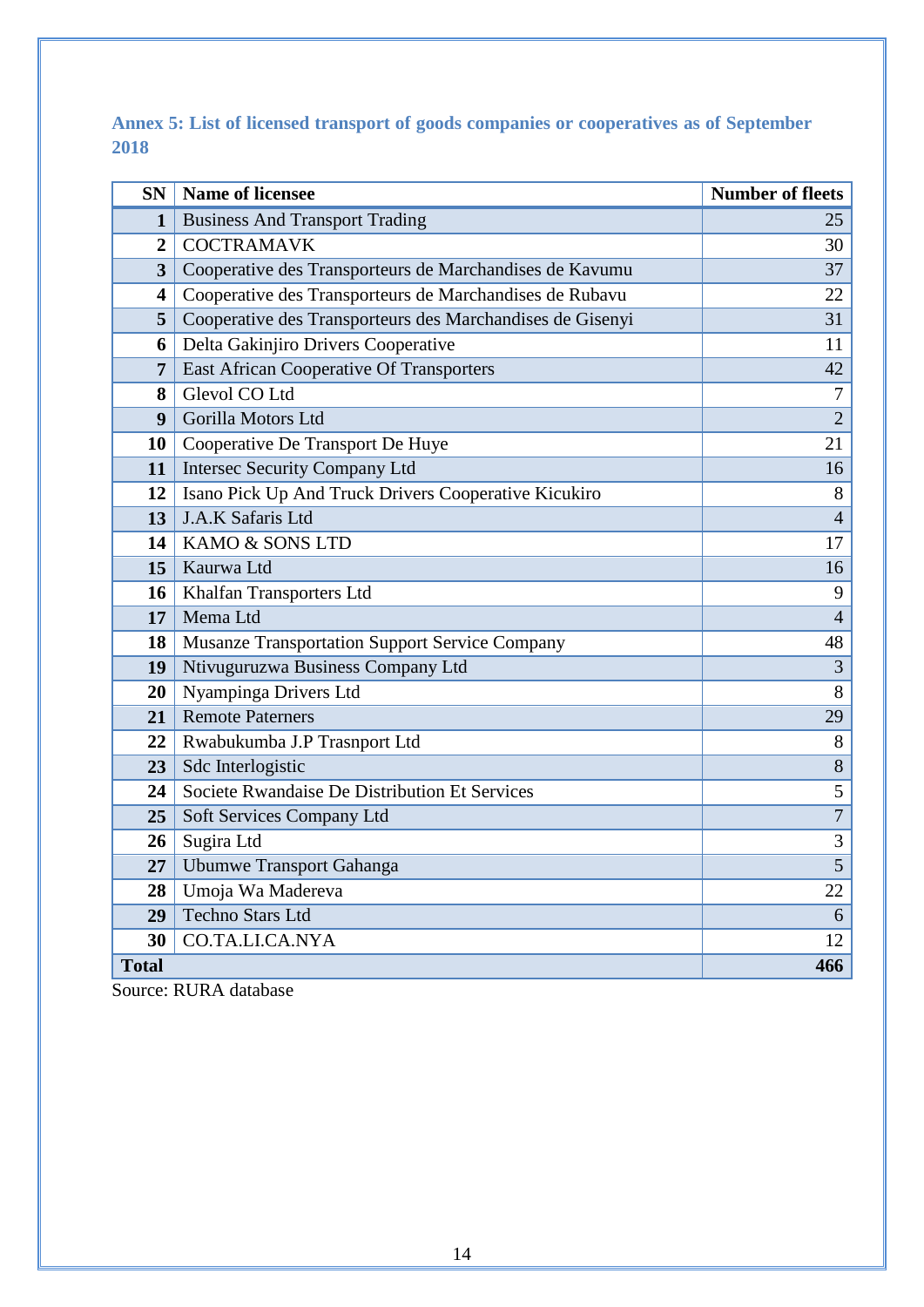| <b>SN</b>               | <b>Name of licensee</b><br><b>Number of fleets</b>          |                     |                                |
|-------------------------|-------------------------------------------------------------|---------------------|--------------------------------|
|                         |                                                             | Cars                | <b>Motos</b>                   |
| 1                       | Agaciro Driving School Ltd                                  | 1                   | $\overline{2}$                 |
| $\overline{2}$          | Akagera Driving School Ltd                                  | $\overline{2}$      | $\overline{4}$                 |
| 3                       | Alphonse Driving School Ltd                                 | $\overline{2}$      | 1                              |
| $\overline{\mathbf{4}}$ | Amahirwe Driving School                                     | $\overline{2}$      | $\mathbf{1}$                   |
| 5                       | Apaforme Driving School Ltd                                 | 19                  | 13                             |
| 6                       | Asifiwe Driving School Ltd                                  | 3                   | $\mathbf{1}$                   |
| 7                       | Ateliers Economat General De Ruhengeri Ltd                  | 5                   | 1                              |
| 8                       | Auto Ecole G & Associes Ltd                                 | $\overline{4}$      | $\overline{0}$                 |
| 9                       | Auto Ecole Isimbi Ltd                                       | 12                  | $\overline{4}$                 |
| 10                      | Auto Ecole Kabarondo Ltd                                    | 6                   | $\overline{4}$                 |
| 11                      | Auto Ecole La Charite Ltd                                   | 5                   | 6                              |
| 12                      | Auto Ecole La Connaissance Ltd                              | $\overline{4}$      | $\overline{3}$                 |
| 13                      | Auto Ecole La Difference Ltd                                | 6                   | $\mathbf{1}$                   |
| 14                      | Auto Ecole La Preferance Ltd                                | $\overline{4}$      | $\mathbf{1}$                   |
| 15                      | Auto Ecole La Reference Ltd                                 | 3                   | 1                              |
| 16                      | Auto Ecole Le Bon Conducteur Ltd                            | $\overline{4}$      | $\overline{3}$                 |
| 17                      | Auto Ecole Maranatha Ltd                                    | $\overline{7}$      | 3                              |
| 18                      | Auto Ecole Nyamirambo Ltd                                   | 9                   | $\mathbf{1}$                   |
| 19                      | Auto Ecole Sainte Famille Ltd                               | 8                   | 3                              |
| 20                      | Better Driving School Ltd                                   | 10                  | $\overline{5}$                 |
| 21                      | <b>Bicon Driving School</b>                                 | 1                   | $\overline{7}$                 |
| 22                      | <b>Blessings Driving School Ltd</b>                         | $\overline{2}$      | $\overline{2}$                 |
| 23                      | Calleteddy Company Ltd                                      | 4                   | 3                              |
| 24                      | Centre De Formation Professionnelle De Ruhango (C.F.PRO.RU) | $\overline{2}$      | $\boldsymbol{0}$               |
| 25                      | Cootelru-Vtc Ruhango                                        | 1                   | 3                              |
| 26                      | Cotrascus Ltd/Alpha Driving School                          | 17                  | 11                             |
| 27                      | Diaspora Driving School Ltd                                 | 8                   | $\boldsymbol{0}$               |
| 28                      | Don Bosco Driving School                                    | 3                   | $\mathbf{1}$                   |
| 29                      | Don't Worry Driving School                                  | 28                  | 8                              |
| 30                      | Driving School Ikaze Ltd                                    | 6                   | $\overline{2}$                 |
| 31                      | Francis Driving School Ltd                                  | 3                   | $\mathbf{1}$                   |
| 32                      | Fraternity Driving School Ltd                               | 11                  | $\overline{5}$                 |
| 33                      | Gisenyi Driving School Ltd                                  | $\mathbf{1}$        | $\mathbf{1}$                   |
| 34                      | Hanika Anglican Integrated Polytechnic                      | $\mathbf{1}$        | $\mathbf{1}$                   |
| 35                      | Hero Driving School Ltd                                     | $\overline{2}$      | $\overline{2}$                 |
| 36                      | Hirwa Driving School Ltd                                    | 6                   | $\mathbf{1}$                   |
| 37                      | Imena Driving School Ltd<br><b>Ineza Driving School Ltd</b> | $\overline{4}$<br>8 | $\mathbf{2}$<br>$\overline{1}$ |
| 38                      |                                                             |                     |                                |
| 39                      | Intego Driving School Ltd                                   | $\mathbf{1}$        | $\mathbf{1}$                   |

# <span id="page-16-0"></span>**Annex 6: List of licensed driving schools as of September 2018**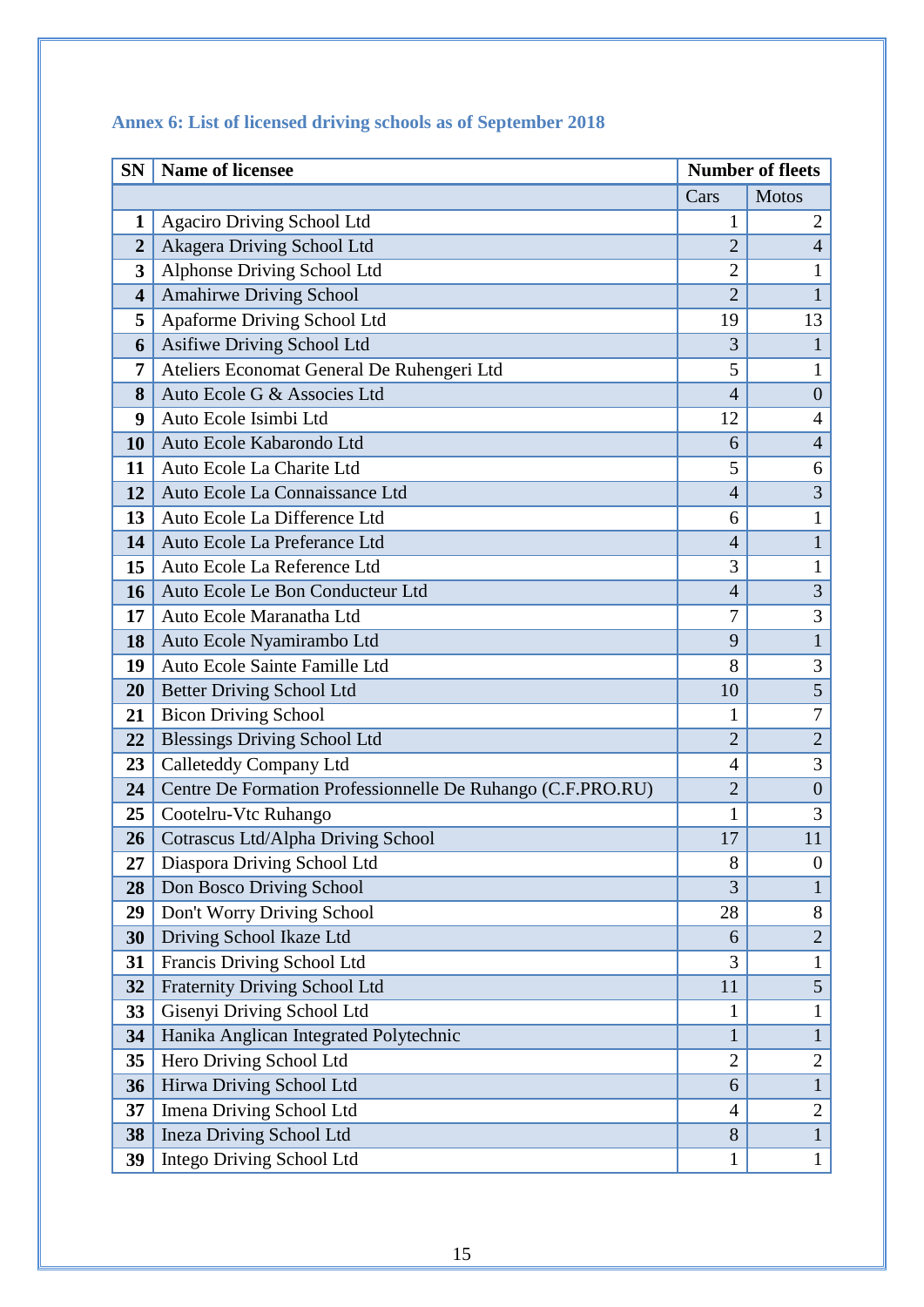| 40 | International Driving School & Association Ltd | 5              | $\theta$         |
|----|------------------------------------------------|----------------|------------------|
| 41 | Intiganda Nyagatare(CO.T.M.IN)                 | $\overline{2}$ | 5                |
| 42 | Iwawa Driving School Ltd                       | $\overline{0}$ | $\overline{5}$   |
| 43 | Kamonyi Driving School Ltd                     | 1              | $\mathbf{1}$     |
| 44 | Karibu Driving School Ltd                      | $\mathbf{1}$   | $\mathbf{1}$     |
| 45 | Karongi Nice Driving School Ltd                | 8              | $\overline{7}$   |
| 46 | Kicukiro Driving School Ltd                    | $\overline{7}$ | $5\overline{)}$  |
| 47 | Kurujyejuru Regional Driving School            | 15             | 11               |
| 48 | La Star Confidante Ltd                         | 9              | 3                |
| 49 | Midland Ltd                                    | 10             | $\overline{2}$   |
| 50 | Narada Driving School Ltd                      | 3              | $\overline{1}$   |
| 51 | Nature Driving School Ltd                      | $\mathbf{2}$   | $\boldsymbol{0}$ |
| 52 | Ndizeye Karangazi Driving School Ltd           | $\mathbf{1}$   | $\mathbf{1}$     |
| 53 | New Dream Driving School Ltd                   | 5              | $\overline{2}$   |
| 54 | New Hope Driving School Ltd (N.H.D.S)          | $\overline{0}$ | 9                |
| 55 | New Plan Driving School Ltd                    | 11             | $\mathbf{1}$     |
| 56 | New Right Driving School Ltd                   | 3              | $\mathbf{1}$     |
| 57 | New Vision Driving School Ltd                  | 32             | $\overline{0}$   |
| 58 | Nice Driving School Ltd                        | $\overline{4}$ | $\boldsymbol{0}$ |
| 59 | Nyagatare Driving School Ltd                   | 5              | 5                |
| 60 | Nyamata Driving School Ltd                     | 6              | $\overline{4}$   |
| 61 | Nyanza Technical Driving School Ltd            | $\overline{2}$ | $\mathbf{1}$     |
| 62 | Nyarugenge Driving School Cooperative          | 28             | 5                |
| 63 | Nyarutarama Driving School Ltd                 | $\overline{2}$ | $\overline{2}$   |
| 64 | Omega Star Driving School Ltd                  | $\overline{2}$ | $\overline{3}$   |
| 65 | Professional Driving School Cooperative        | 28             | 5                |
| 66 | Rebero Driving School Ltd                      | 9              | $\overline{2}$   |
| 67 | Reoboth Driving School Ltd                     | 4              | $\overline{3}$   |
| 68 | Rusizi Driving School Ltd                      | 5              |                  |
| 69 | Safety Road Driving School Ltd                 | 15             | $\overline{4}$   |
| 70 | Sainte Ritha V.T.C Ltd Driving School          | $\overline{2}$ | $\overline{3}$   |
| 71 | Shilo Driving School Ltd                       | 10             | 3                |
| 72 | Sibo Driving School Ltd                        | 13             | $\overline{3}$   |
| 73 | Sinayi Driving School Ltd                      | $\overline{4}$ | $\boldsymbol{0}$ |
| 74 | Sion Driving School Ltd                        | 9              | $\mathbf{1}$     |
| 75 | <b>Star Driving School Ltd</b>                 | 1              | $\mathbf{1}$     |
| 76 | <b>Superior Driving School</b>                 | 13             | $\mathbf{1}$     |
| 77 | <b>Umuco Driving School Ltd</b>                | $\theta$       | 3                |
| 78 | Umuganda Driving School Ltd                    | 26             | 9                |
| 79 | United Driving School Cooperative (U.D.S.C)    | 152            | 55               |
| 80 | <b>United Training Services Ltd</b>            | 1              | $\overline{2}$   |
| 81 | Unity Driving School Ltd                       | 16             | 5                |
| 82 | <b>Urumuri Driving School Ltd</b>              | $\overline{4}$ | $\overline{4}$   |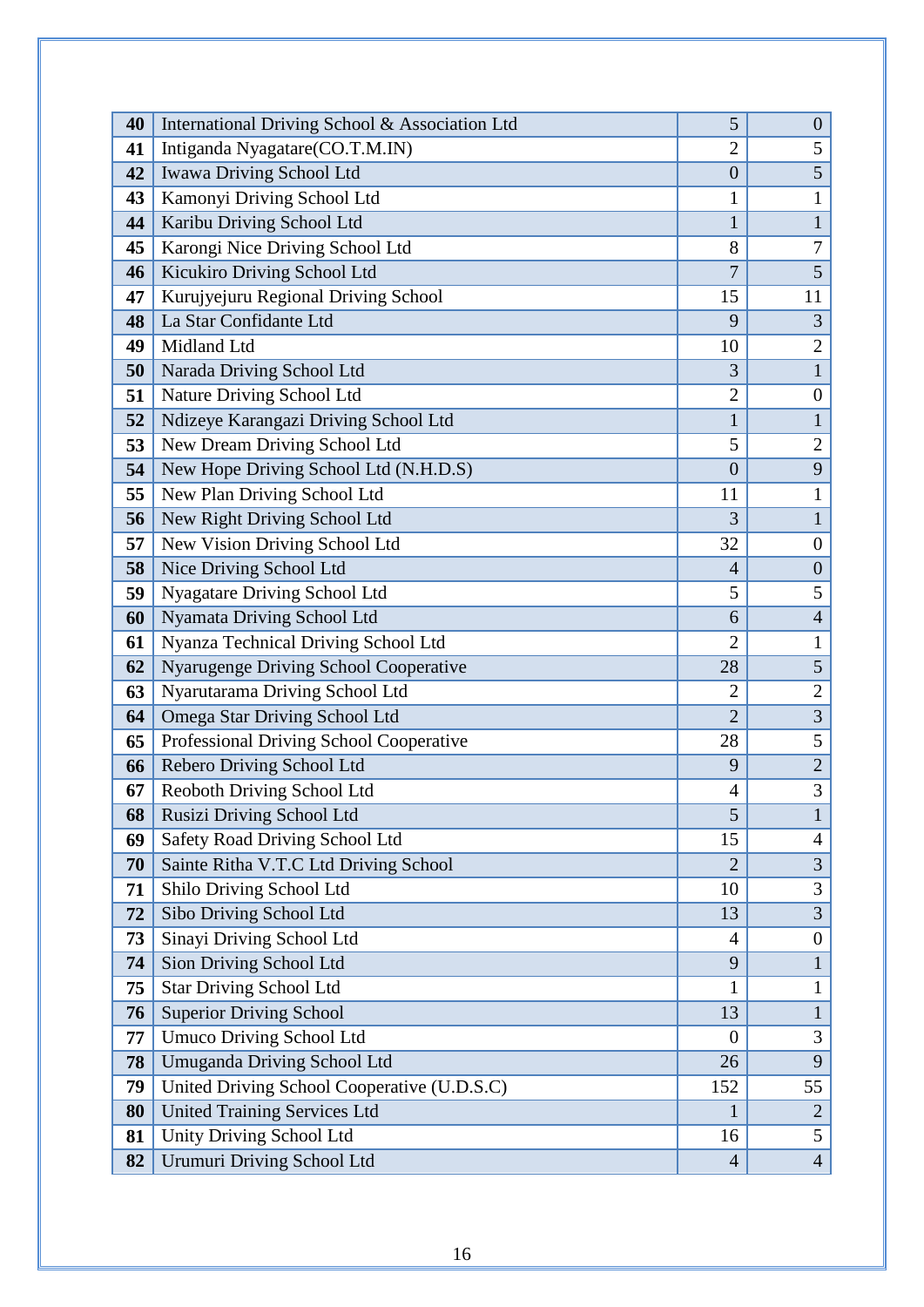<span id="page-18-0"></span>

|    | <b>Total</b>                      | 742 | 306 |
|----|-----------------------------------|-----|-----|
|    | 85 Zion Driving School Ltd        | 25  |     |
| 84 | Youth Driving School Ltd          |     |     |
| 83 | <b>Welcome Driving School Ltd</b> |     |     |